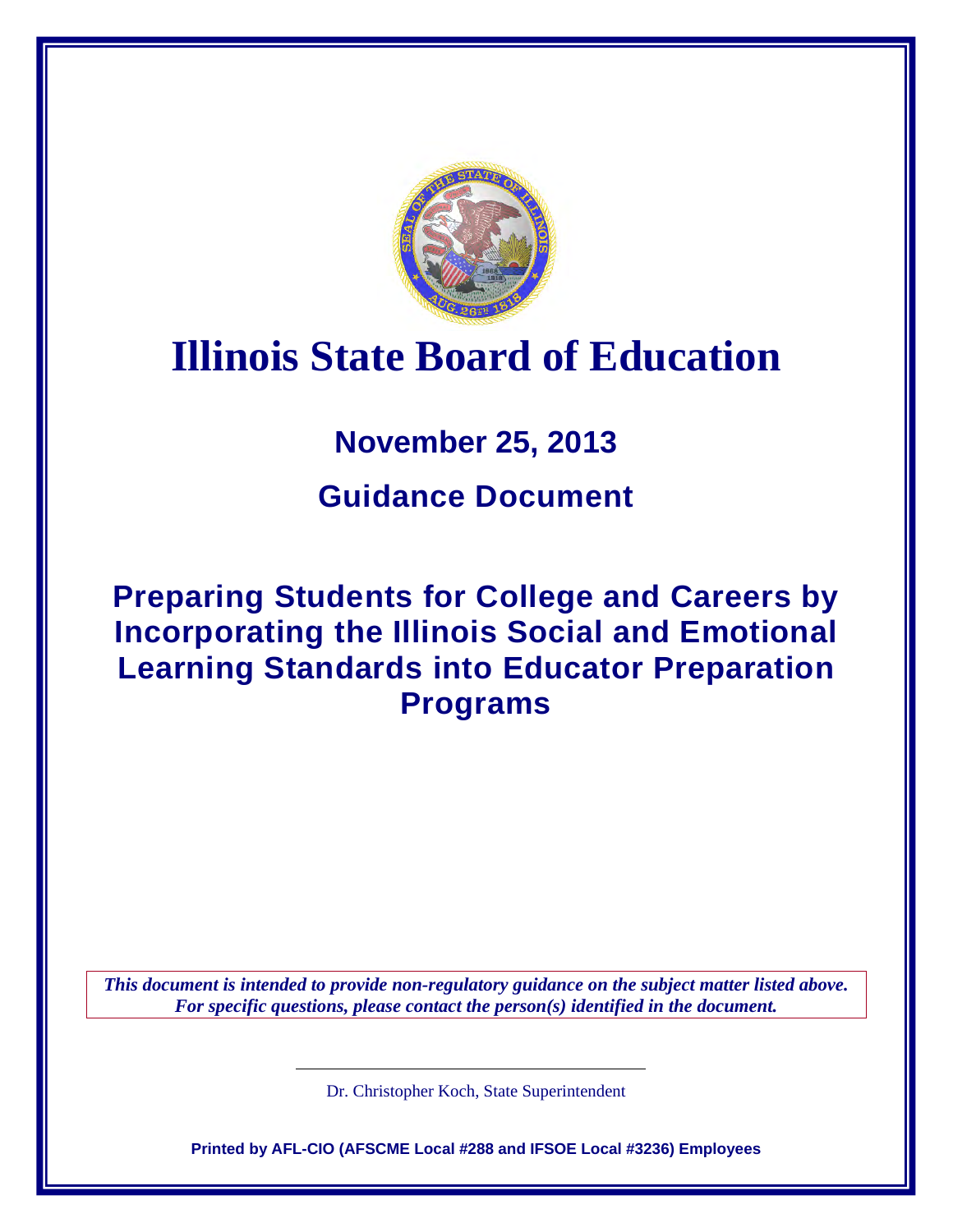

# Illinois State Board of Education

100 North First Street • Springfield, Illinois 62777-0001 www.isbe.net

**Gery J. Chico Christopher A. Koch, Ed.D.**  *Chairman State Superintendent of Education* 

Date: 11/26/2013

### M E M O R A N D U M

- TO: Higher Education Curriculum Developers Other Interested Parties
- FROM: Elizabeth Hanselman, Assistant Superintendent of Specialized Instruction and Nutrition and Wellness Programs Dr. Jason Helfer, Assistant Superintendent of Teacher and Leader Effectiveness
- SUBJECT: Preparing Students for College and Careers by Incorporating the Illinois Social and Emotional Learning Standards into Educator Preparation Programs

The purpose of this guidance document is to assist higher education curriculum developers with incorporating the Illinois Social and Emotional Learning Standards into educator preparation programs as now mandated in Part 25, Section 25.115 (Licensure) and highlight some additional resources. This guidance document is intended to be an entrance point for faculty and the strategies within should be adapted to fit the unique context of the institution.

## **Incorporation of IL Social and Emotional Learning into Educator Preparation Programs**

More and more educators are recognizing the value of promoting social emotional learning (SEL) in relation to academic learning; however, they are often left wondering how to incorporate the supporting systems, policies and practices into their existing programming. This highlights the need to develop and/or enhance the pre-service coursework they are exposed to

in higher education settings. In response to this need, Part 25, Section 25.115 (Licensure) now requires educator preparation programs to incorporate the Illinois State Board's Social and Emotional Learning Standards into their programming. Requiring incorporation of the standards into educator preparation programs will ensure that teachers, administrators and pupil support personnel have the knowledge and skills necessary to provide instruction specific to social and emotional development; assess students' social and emotional skills; and respond to children with social, emotional, or mental health problems that have an impact on their ability to learn.



Utilizing a backwards design approach, planners of teacher preparation programs can 1) develop a shared understanding of intended social and emotional outcomes for students, 2) extrapolate the knowledge and skills needed by teachers to promote these student outcomes,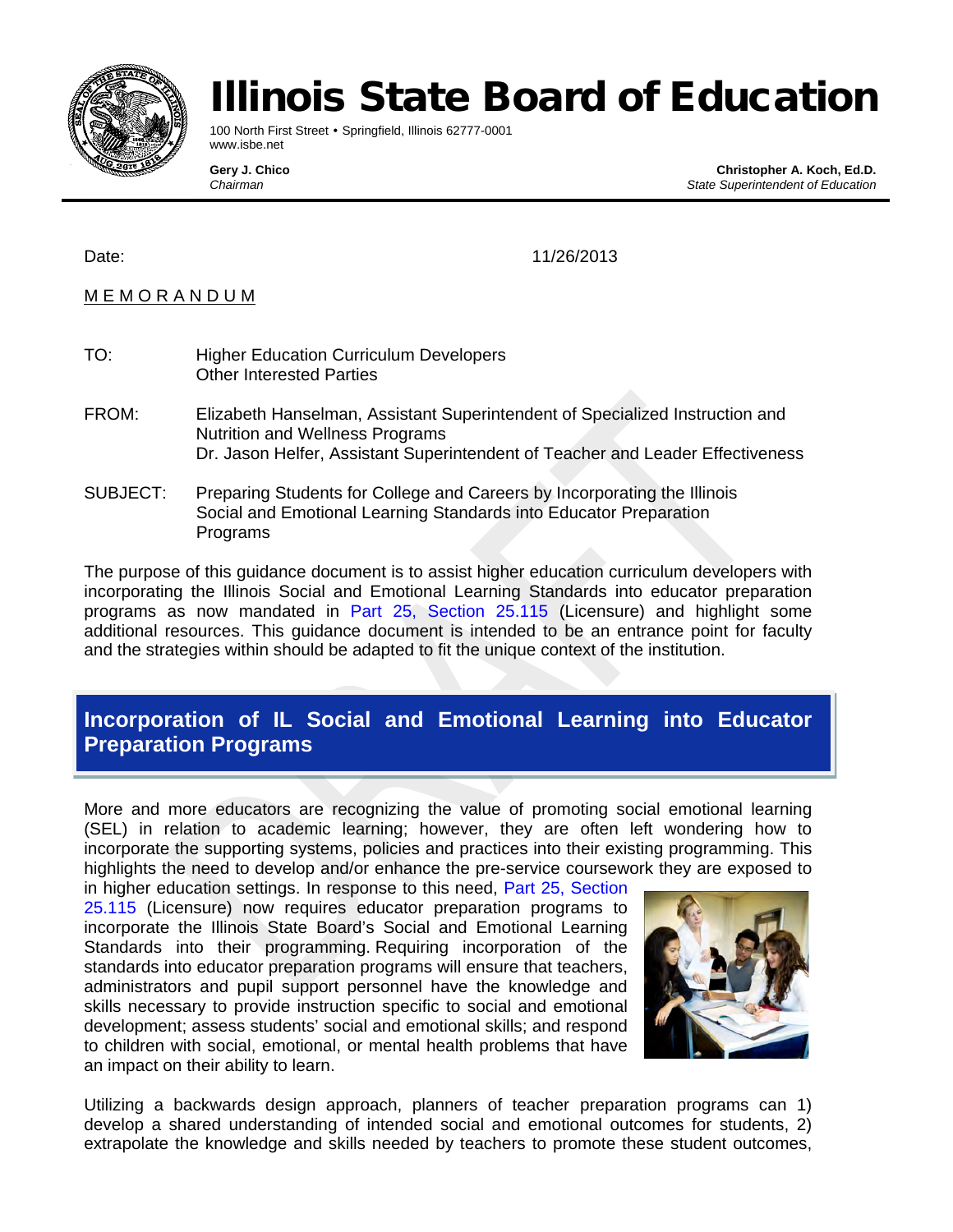and 3) design and implement an integrated approach in which higher education faculty *intentionally* cultivate SEL awareness and competencies among future educators.

Research should provide a basis for identifying how social and emotional *learning* requires socially and emotionally aware *teaching*. Yet without prior precedence, the design of teacher preparation curricula that effectively promote these skill sets may be challenging. Guidance toward a starting point may be useful, as conceptual connections can be made between social and emotional learning and virtually all aspects of teaching of learning.

Below are some basic premises that should guide incorporation of Illinois SEL Standards within educator preparation programming:

- 1. Programming should address the skills of future teachers, administrators, and school service personnel to effectively promote social and emotional development of students and address any barriers to learning.
- 2. A variety of venues for incorporation of the Illinois Social and Emotional Standards into educator preparation programs should be utilized. This may include stand-alone courses, infusion into course(s) focused on other content, blended and on-line learning opportunities, and integration into projects, assignments, and student teaching experiences.
- 3. Faculty members should model SEL competencies and strategies that promote the growth and development of student teachers, administrators, and pupil support personnel.

To begin the process, program designers may consider what relevant social and emotional programming/curricula is already in place as well as how this can be enhanced and/or expanded. *See Appendix A for a summary of considerations regarding the practical incorporation of social and emotional learning in teacher preparation programs.*

## **Background and Rationale for SEL in Schools**

The Illinois State Board of Education's Mission is to provide leadership, assistance, resources, and advocacy so that every student is prepared to succeed in careers and postsecondary education, and share accountability for doing so with districts and schools. This Mission is reflected in the Agency's three goals:

- 1. Every student will demonstrate academic achievement and be prepared for success after high school.
- 2. Every student will be supported by highly prepared and effective teachers and school leaders.
- 3. Every school will offer a safe and healthy learning environment for all students.

Paramount to achieving these goals is the promotion of academic, physical, social, emotional, and behavioral development of students and the cultivation of a thriving learning environment that fosters the growth, dignity and well-being of students, educators, and communities. Research shows that development of these competencies and a safe, caring, responsive, and participatory school climate can result in positive outcomes including: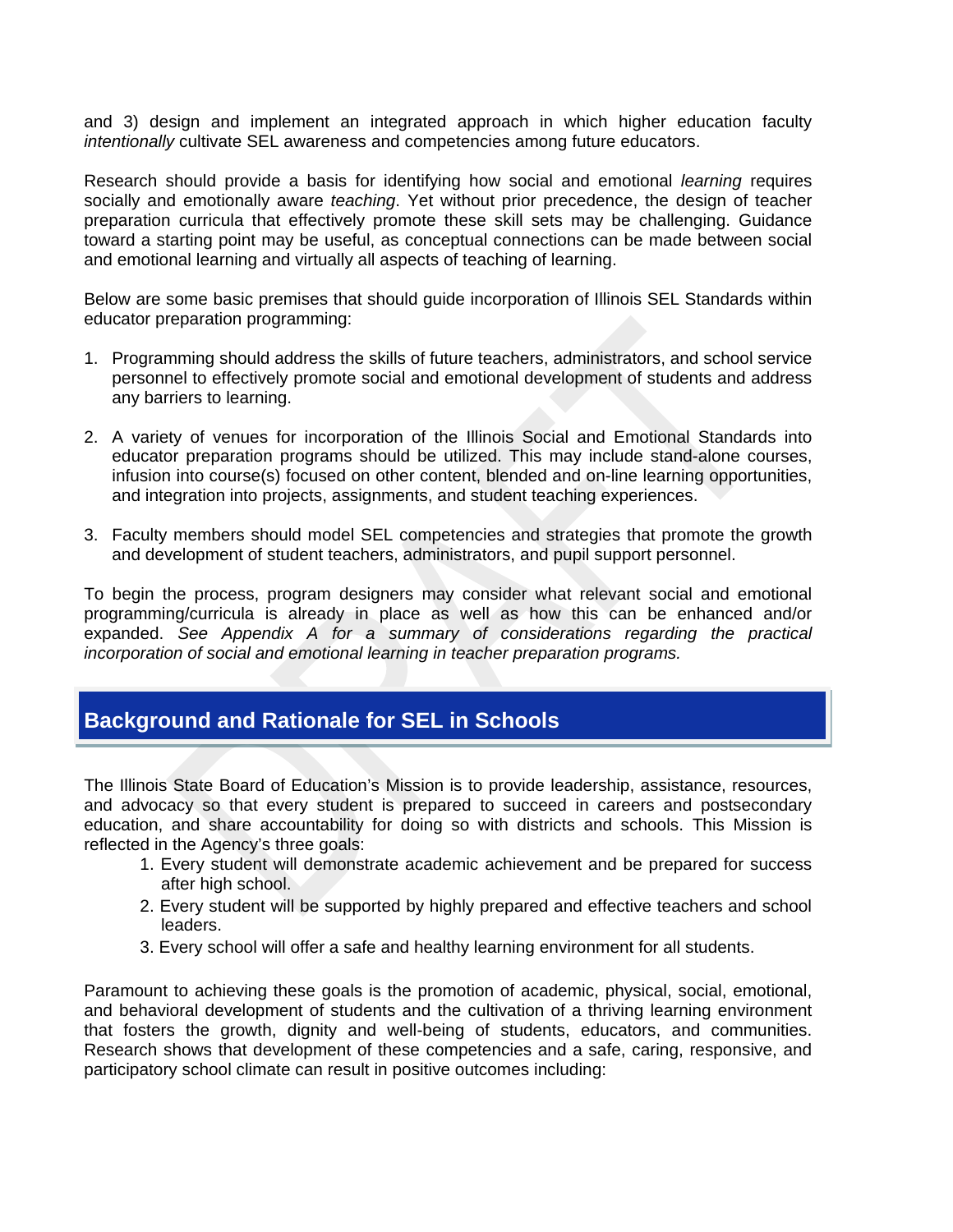- Promotion of mental wellness (Payton, et al., 2008; Way, Reddy & Rhodes, 2007);
- Prevention of mental health issues (Catalano, Berglund, Ryan, Lonczak and Hawkins, 2002);
- School connectedness (McNeely, Nonnemaker, & Blum, 2002; Shochet, Dadds, Ham and Montague, 2006);
- Adoption, implementation and institutionalization of new practices (Gregory, Henry & Schoeny, 2007);
- Reduction in student absenteeism (Gottfredson & Gottfredson, 1989);
- Reduction in suspensions (Wu, Pink, Crain, and Moles, 1982); and
- Improved academic outcomes (Brand, Felner, Shim, Seitsinger & Dumas, 2003).

The State of Illinois recognizes the impact social and emotional development and a positive learning environment has on student success in academics and life. This is evident in various pieces of legislation that have been enacted over the past decade. To begin with, Section 15(a) of [Public Act 93-0495](http://www.ilga.gov/legislation/publicacts/fulltext.asp?Name=093-0495&GA=93) mandated districts to develop a policy for incorporating social and emotional development into the district's educational program. The policies are to address teaching and assessing social and emotional skills as well as protocols for responding to children with social, emotional, or mental health problems, or a combination of such problems, that impact learning ability.

To support districts with the integration of social and emotional development into their educational programming, the Illinois State Board of Education in 2004 incorporated social and emotional development standards as part of the Illinois Learning Standards. The [IL Social and](http://www.isbe.net/ils/social_emotional/standards.htm)  [Emotional Learning Standards](http://www.isbe.net/ils/social_emotional/standards.htm) describe the social and emotional learning content and skills for students in grades  $K - 12$  and address the following competencies: self awareness and self management skills; social awareness and interpersonal skills; and decision-making skills and responsible behaviors. Each standard includes five benchmark levels that describe what students should know and be able to do in early elementary (grades K - 3), late elementary (grades 4 - 5), middle/junior high (grades 6-8), early high school (grades 9-10), and late high school (grades 11-12).

## **Relevant Education Initiatives and the SEL Connection**

In addition to the Illinois Social and Emotional Learning (SEL) Standards, professional frameworks of relevance, such as the research-based Illinois Conditions for Learning Indicators included within Rising Star (Illinois' Statewide System of Support online continuous improvement process system), Illinois Professional Teaching Standards, and Danielson Framework for Teaching, provide guidance regarding best practices that promote positive social and emotional development. *See Appendix B for additional information on how these frameworks promote students' acquisition of the knowledge and skills outlined within the Illinois Social and Emotional Learning Standards.* 

The state-level adoption of Common Core State Standards in Mathematics and English Language/Arts represents enhanced opportunity to cohesively integrate social/emotional and academic learning. While social and emotional competencies are fundamentally required to successfully engage in these and any learning standards, the Common Core State Standards